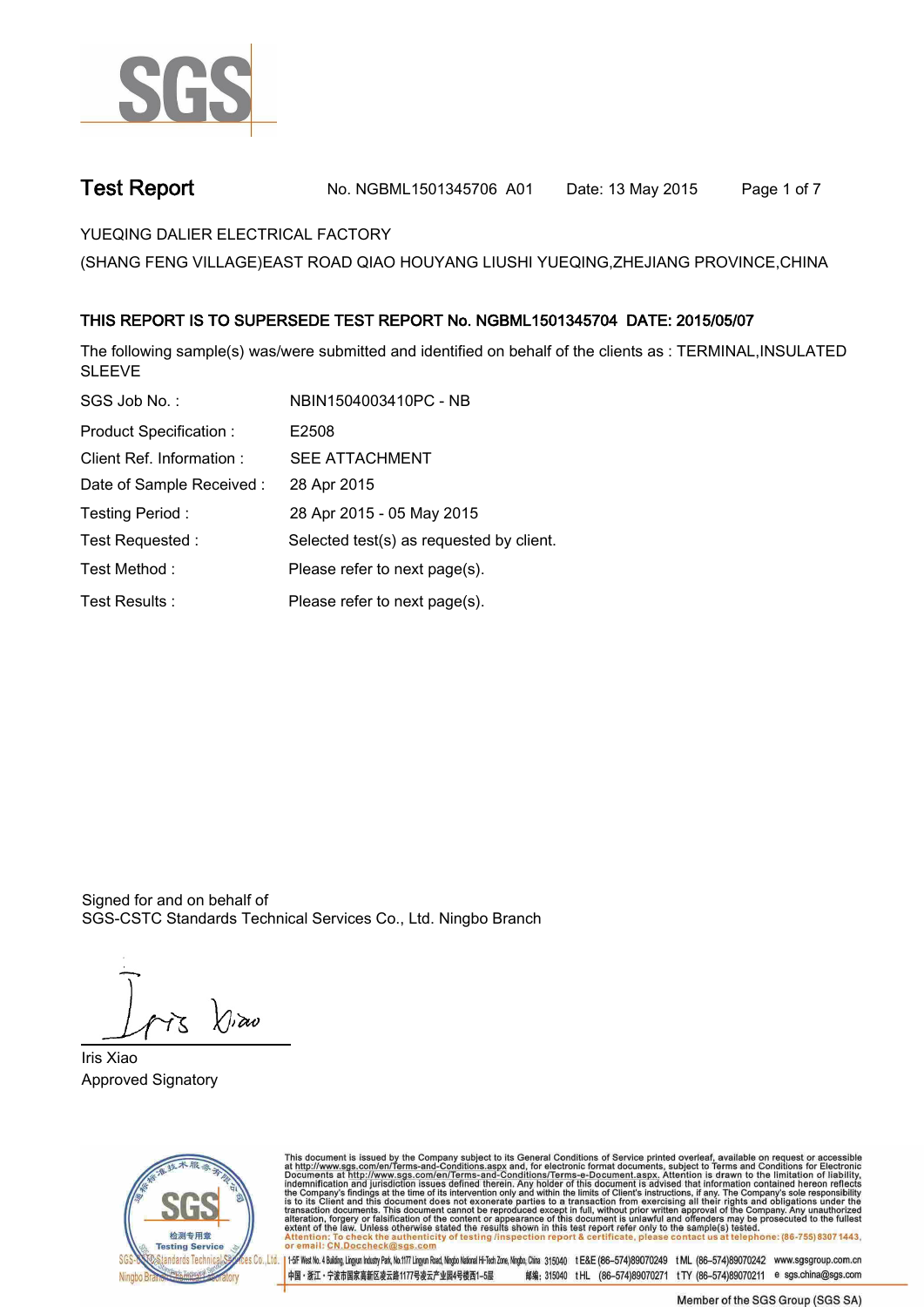

**Test Report. No. NGBML1501345706 A01 Date: 13 May 2015. Page 2 of 7.**

**Test Results :.**

**Test Part Description :.**

| Specimen No.    | <b>SGS Sample ID</b> | <b>Description</b>  |
|-----------------|----------------------|---------------------|
| SN <sub>1</sub> | NGB15-013457.001     | SILVERY METAL       |
| SN <sub>2</sub> | NGB15-013457.004     | <b>BLUE PLASTIC</b> |

### **Remarks :**

- **(1) 1 mg/kg = 0.0001%**
- **(2) MDL = Method Detection Limit**
- **(3) ND = Not Detected ( < MDL )**
- **(4) "-" = Not Regulated**

## **RoHS Directive 2011/65/EU.**

- **Test Method :. (1) With reference to IEC 62321-5:2013, determination of Cadmium by ICP-OES.** 
	- **(2) With reference to IEC 62321-5:2013, determination of Lead by ICP-OES.**
	- **(3) With reference to IEC 62321-4:2013, determination of Mercury by ICP-OES.**
	- **(4) With reference to IEC 62321:2008, determination of Hexavalent Chromium by Colorimetric Method using UV-Vis.**
	- **(5) With reference to IEC 62321:2008, determination of PBBs and PBDEs by GC-MS..**

| Test Item(s)               | Limit | Unit  | <b>MDL</b>     | 004       |
|----------------------------|-------|-------|----------------|-----------|
| Cadmium (Cd)               | 100   | mg/kg | 2              | ND        |
| Lead (Pb)                  | 1000  | mg/kg | 2              | ND.       |
| Mercury (Hg)               | 1000  | mg/kg | 2              | ND        |
| Hexavalent Chromium (CrVI) | 1000  | mg/kg | $\overline{c}$ | ND        |
| Sum of PBBs                | 1000  | mg/kg | ٠              | ND        |
| Monobromobiphenyl          | -     | mg/kg | 5              | ND        |
| Dibromobiphenyl            | -     | mg/kg | 5              | ND        |
| Tribromobiphenyl           | -     | mg/kg | 5              | ND        |
| Tetrabromobiphenyl         | ۰     | mg/kg | 5              | ND        |
| Pentabromobiphenyl         | ٠     | mg/kg | 5              | ND        |
| Hexabromobiphenyl          | ۰     | mg/kg | 5              | ND        |
| Heptabromobiphenyl         | ۰     | mg/kg | 5              | ND        |
| Octabromobiphenyl          | ۰     | mg/kg | 5              | ND        |
| Nonabromobiphenyl          | -     | mg/kg | 5              | ND        |
| Decabromobiphenyl          |       | mg/kg | 5              | ND.       |
| Sum of PBDEs               | 1000  | mg/kg | -              | ND        |
| Monobromodiphenyl ether    |       | mg/kg | 5              | <b>ND</b> |



This document is issued by the Company subject to its General Conditions of Service printed overleaf, available on request or accessible at http://www.sgs.com/en/Terms-and-Conditions.aspx and, for electronic format docume

es Co., Ltd. | 1+5F West No. 4 Bulding, Lingun Industy Park, No.1177 Lingun Road, Ningto National Hi-Tech Zone, Ningto, China 315040 tE&E (86-574)89070249 tML (86-574)89070242 www.sgsgroup.com.cn 中国・浙江・宁波市国家高新区凌云路1177号凌云产业园4号楼西1-5层 邮编: 315040 tHL (86-574)89070271 tTY (86-574)89070211 e sgs.china@sgs.com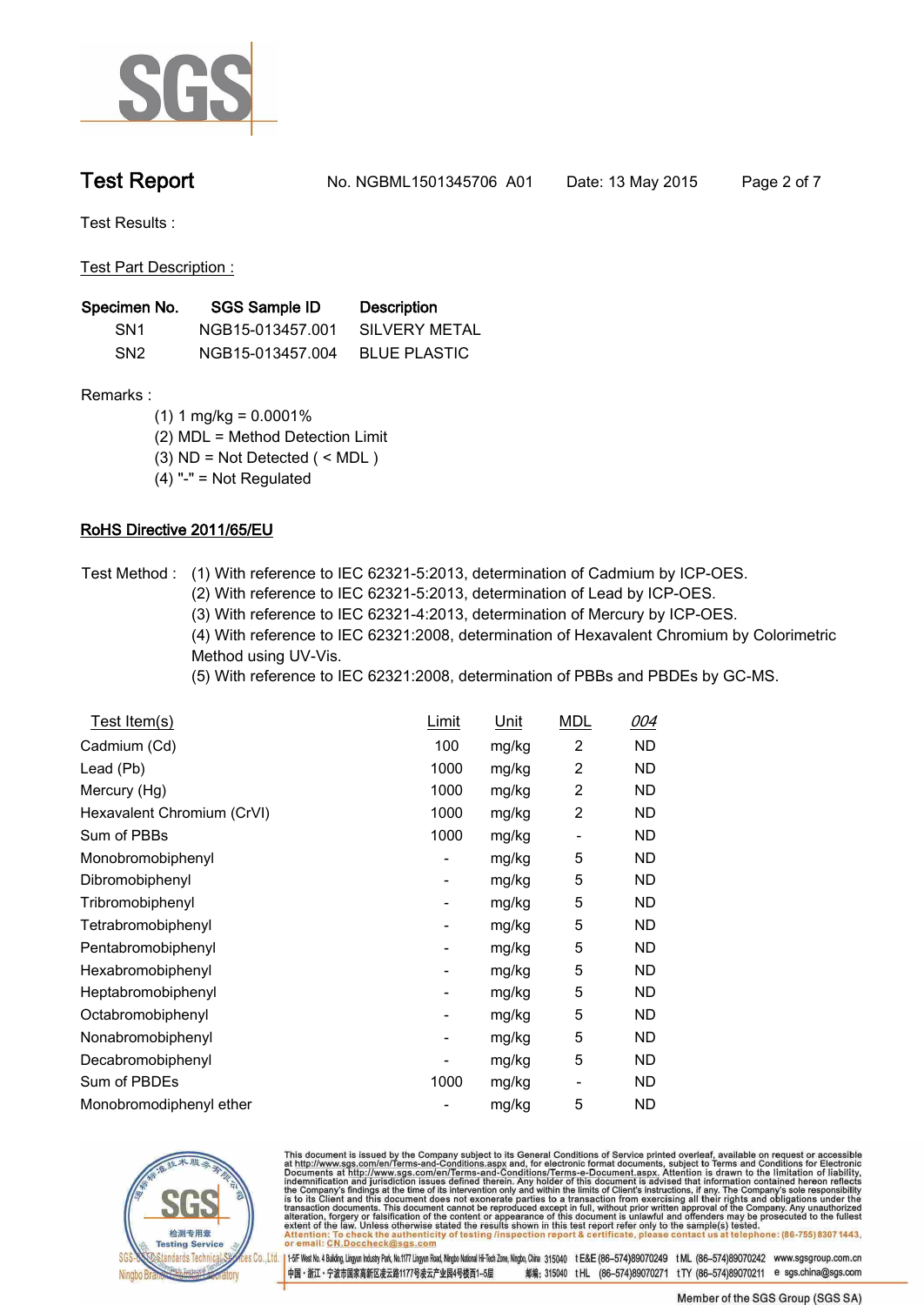

| <b>Test Report</b>       | No. NGBML1501345706 A01 |       | Date: 13 May 2015 |           | Page 3 of 7 |
|--------------------------|-------------------------|-------|-------------------|-----------|-------------|
| Test Item(s)             | Limit                   | Unit  | <b>MDL</b>        | 004       |             |
| Dibromodiphenyl ether    | ۰                       | mg/kg | 5                 | <b>ND</b> |             |
| Tribromodiphenyl ether   | -                       | mg/kg | 5                 | ND.       |             |
| Tetrabromodiphenyl ether | -                       | mg/kg | 5                 | <b>ND</b> |             |
| Pentabromodiphenyl ether | Ξ.                      | mg/kg | 5                 | <b>ND</b> |             |
| Hexabromodiphenyl ether  | ٠                       | mg/kg | 5                 | ND        |             |
| Heptabromodiphenyl ether | Ξ.                      | mg/kg | 5                 | <b>ND</b> |             |
| Octabromodiphenyl ether  | Ξ.                      | mg/kg | 5                 | ND        |             |
| Nonabromodiphenyl ether  | -                       | mg/kg | 5                 | <b>ND</b> |             |
| Decabromodiphenyl ether  | -                       | mg/kg | 5                 | <b>ND</b> |             |

**Notes :.**

**(1) The maximum permissible limit is quoted from directive 2011/65/EU, Annex II.**

### **RoHS Directive 2011/65/EU.**

**Test Method :. (1) With reference to IEC 62321-5:2013, determination of Cadmium by ICP-OES.** 

- **(2) With reference to IEC 62321-5:2013, determination of Lead by ICP-OES.**
- **(3) With reference to IEC 62321-4:2013, determination of Mercury by ICP-OES.**

**(4) With reference to IEC 62321:2008, determination of Hexavalent Chromium by spot test / Colorimetric Method using UV-Vis..**

| Test Item(s)               | <u>Limit</u>             | <u>Unit</u> | <u>MDL</u> | <u>001</u> |
|----------------------------|--------------------------|-------------|------------|------------|
| Cadmium (Cd)               | 100                      | mg/kg       |            | ND         |
| Lead (Pb)                  | 1000                     | mg/kg       |            | ND         |
| Mercury (Hg)               | 1000                     | mg/kg       |            | ND         |
| Hexavalent Chromium (CrVI) | $\overline{\phantom{a}}$ | ۰.          |            | Negative   |

### **Notes :.**

- **(1) The maximum permissible limit is quoted from directive 2011/65/EU, Annex II**
- **(2) ◇Spot-test:** 
	- **Negative = Absence of Cr(VI) coating, Positive = Presence of Cr(VI) coating;**

 **(The tested sample should be further verified by boiling-water-extraction method if the spot test result is Negative or cannot be confirmed.)**

 **◇Boiling-water-extraction:** 

 **Negative = Absence of Cr(VI) coating**

 **Positive = Presence of Cr(VI) coating; the detected concentration in boiling-water-extraction solution is equal or greater than 0.02 mg/kg with 50 cm² sample surface area.**

 **Information on storage conditions and production date of the tested sample is unavailable and thus results of Cr(VI) represent status of the sample at the time of testing..**



This document is issued by the Company subject to its General Conditions of Service printed overleaf, available on request or accessible at http://www.sgs.com/en/Terms-and-Conditions.aspx and, for electronic format docume

145F West No. 4 Bulding, Lingun Industry Park, No.1177 Lingun Road, Ningko National Hi-Tech Zone, Ningko, China 315040 tE&E (86-574)89070249 tML (86-574)89070242 www.sgsgroup.com.cn 中国・浙江・宁波市国家高新区凌云路1177号凌云产业园4号楼西1-5层 邮编: 315040 tHL (86-574)89070271 tTY (86-574)89070211 e sgs.china@sgs.com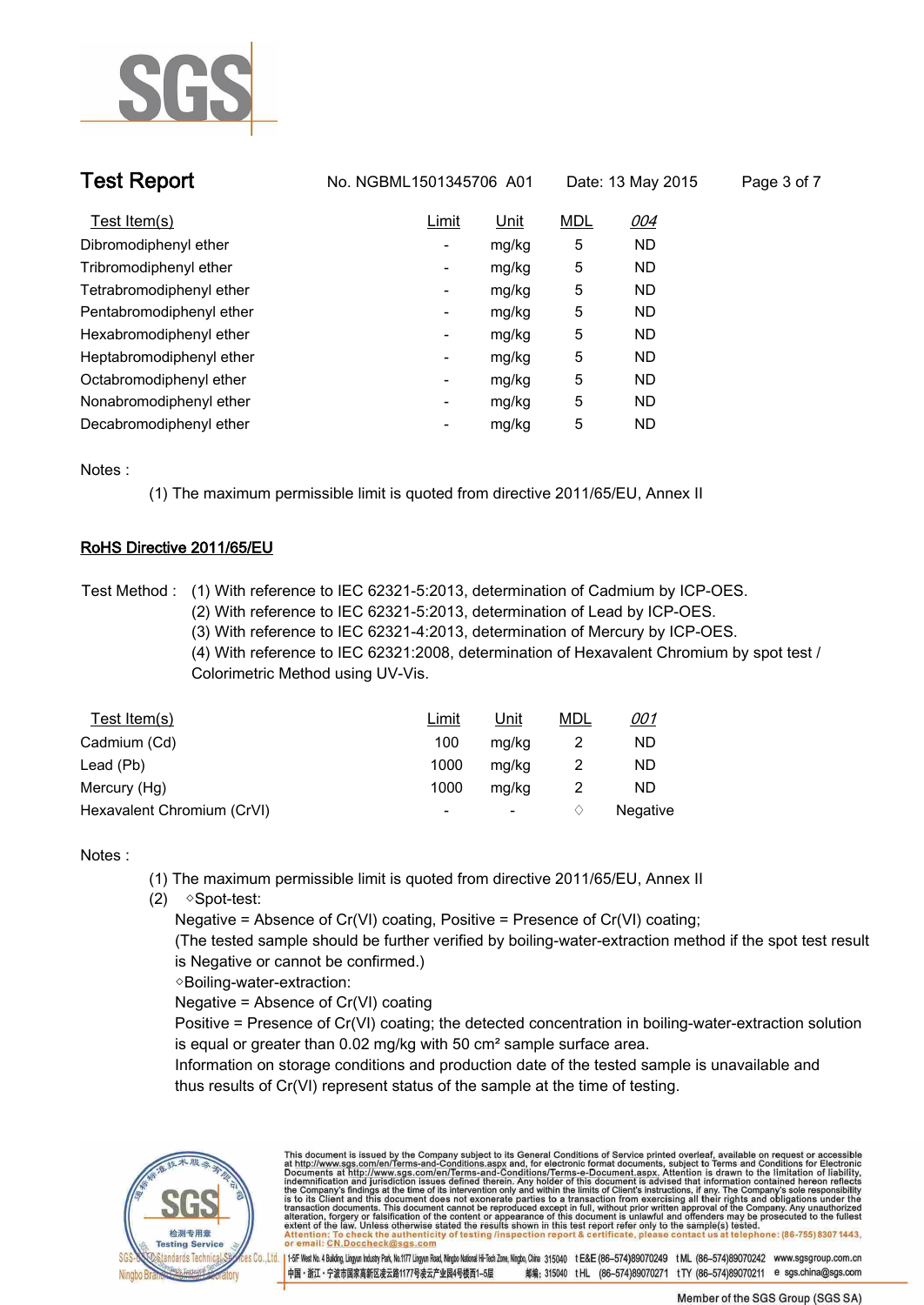

**Test Report. No. NGBML1501345706 A01 Date: 13 May 2015. Page 4 of 7.**

ATTACHMENT

| TE 0508        | E4018   | EN1012 | EN16-18        |
|----------------|---------|--------|----------------|
| <b>TE 7508</b> | E6010   | EN1015 | EN16-20        |
| <b>TE 7510</b> | E6012   | EN1018 | EN16-22        |
| <b>TE 1008</b> | E6018   | EN1020 | EN16-25        |
| <b>TE 1010</b> | E10-12  | EN1507 | EN16-30        |
| <b>TE 1508</b> | E10-18  | EN1508 | EN16-62        |
| <b>TE 1512</b> | E16-12  | EN1510 | EN25-12        |
| <b>TE 2510</b> | E16-18  | EN1512 | EN25-15        |
| TE 2513        | E25-12  | EN1515 | EN25-16        |
| TE 4012        | E25-16  | EN1518 | EN25-18        |
| TE 6014        | E25-18  | EN1520 | EN25-20        |
| TE 10-14       | E25-22  | EN2506 | <b>EN25-22</b> |
| TE 16-14       | E35-16  | EN2507 | EN25-25        |
|                | E35-18  | EN2508 | EN25-30        |
| E0505          | E35-25  | EN2510 | EN25-32        |
| E0506          | E50-20  | EN2512 | EN35-12        |
| E0508          | E50-25  | EN2515 | EN35-15        |
| E0510          | E70-20  | EN2518 | EN35-16        |
| E0512          | E70-25  | EN2520 | EN35-18        |
| E7506          | E95-25  | EN2525 | EN35-20        |
| E7508          | E120-27 | EN4009 | EN35-25        |
| E7510          |         | EN4010 | EN35-30        |
| E7512          |         | EN4012 | EN35-32        |
| E7518          | EN0206  | EN4015 | EN50-12        |
| E1006          | EN0207  | EN4018 | EN50-18        |
| E1008          | EN0208  | EN4020 | EN50-22        |
| E1010          | EN0306  | EN6006 | EN50-25        |
| E1012          | EN0308  | EN6010 | EN50-30        |



This document is issued by the Company subject to its General Conditions of Service printed overleaf, available on request or accessible at http://www.sgs.com/en/Terms-and-Conditions.aspx and, for electronic format docume

.<br><mark>28 Co., Ltd. |</mark> 1–5F West No. 4 Bulding, Lingyun Industry Park, No.1177 Lingyun Road, Ningbo National Hi-Tech Zone, Ningbo, China 315040 tE&E (86-574)89070249 tML (86-574)89070242 www.sgsgroup.com.cn 中国·浙江·宁波市国家高新区凌云路1177号凌云产业园4号楼西1-5层 邮编: 315040 tHL (86-574)89070271 tTY (86-574)89070211 e sgs.china@sgs.com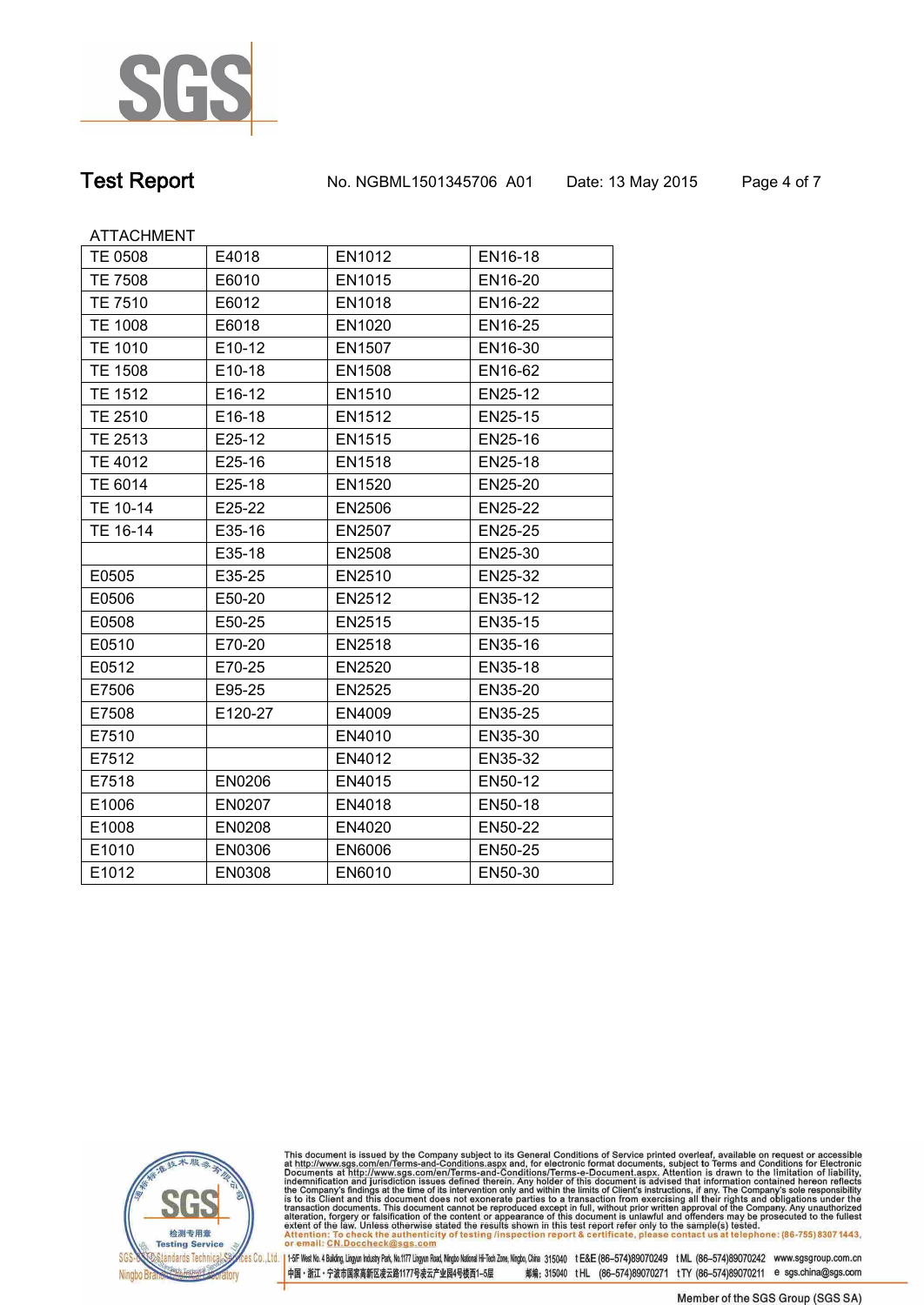

# **Test Report. No. NGBML1501345706 A01 Date: 13 May 2015. Page 5 of 7.**

| E1018<br>EN6012<br>EN0505<br>EN50-32<br>E1508<br>EN0506<br>EN6015<br>EN70-22<br>E1510<br>EN0508<br>EN6018<br>EN70-25<br>EN70-30<br>E1512<br>EN0510<br>EN6020<br>E1518<br>EN0512<br>EN10-12<br>EN70-32<br>E2508<br>EN7506<br>EN10-15<br>EN95-25<br>EN10-16<br>E2510<br>EN7508<br>EN95-30<br>EN7510<br>E2512<br>EN10-18<br>EN95-32<br>E2518<br>EN7512<br>EN10-25<br>EN95-34<br>E4009<br>EN1006<br>EN16-12<br>EN120-30<br>E4010<br>EN1008<br>EN16-15<br>EN120-32<br>E4012<br>EN1010<br>EN16-16<br>EN150-32 |  |  |
|---------------------------------------------------------------------------------------------------------------------------------------------------------------------------------------------------------------------------------------------------------------------------------------------------------------------------------------------------------------------------------------------------------------------------------------------------------------------------------------------------------|--|--|
|                                                                                                                                                                                                                                                                                                                                                                                                                                                                                                         |  |  |
|                                                                                                                                                                                                                                                                                                                                                                                                                                                                                                         |  |  |
|                                                                                                                                                                                                                                                                                                                                                                                                                                                                                                         |  |  |
|                                                                                                                                                                                                                                                                                                                                                                                                                                                                                                         |  |  |
|                                                                                                                                                                                                                                                                                                                                                                                                                                                                                                         |  |  |
|                                                                                                                                                                                                                                                                                                                                                                                                                                                                                                         |  |  |
|                                                                                                                                                                                                                                                                                                                                                                                                                                                                                                         |  |  |
|                                                                                                                                                                                                                                                                                                                                                                                                                                                                                                         |  |  |
|                                                                                                                                                                                                                                                                                                                                                                                                                                                                                                         |  |  |
|                                                                                                                                                                                                                                                                                                                                                                                                                                                                                                         |  |  |
|                                                                                                                                                                                                                                                                                                                                                                                                                                                                                                         |  |  |
|                                                                                                                                                                                                                                                                                                                                                                                                                                                                                                         |  |  |



This document is issued by the Company subject to its General Conditions of Service printed overleaf, available on request or accessible at http://www.sgs.com/en/Terms-and-Conditions.aspx and, for electronic format docume

.<br><mark>28 Co., Ltd. |</mark> 1–5F West No. 4 Bulding, Lingyun Industry Park, No.1177 Lingyun Road, Ningbo National Hi-Tech Zone, Ningbo, China 315040 tE&E (86-574)89070249 tML (86-574)89070242 www.sgsgroup.com.cn 中国・浙江・宁波市国家高新区凌云路1177号凌云产业园4号楼西1-5层 邮编: 315040 tHL (86-574)89070271 tTY (86-574)89070211 e sgs.china@sgs.com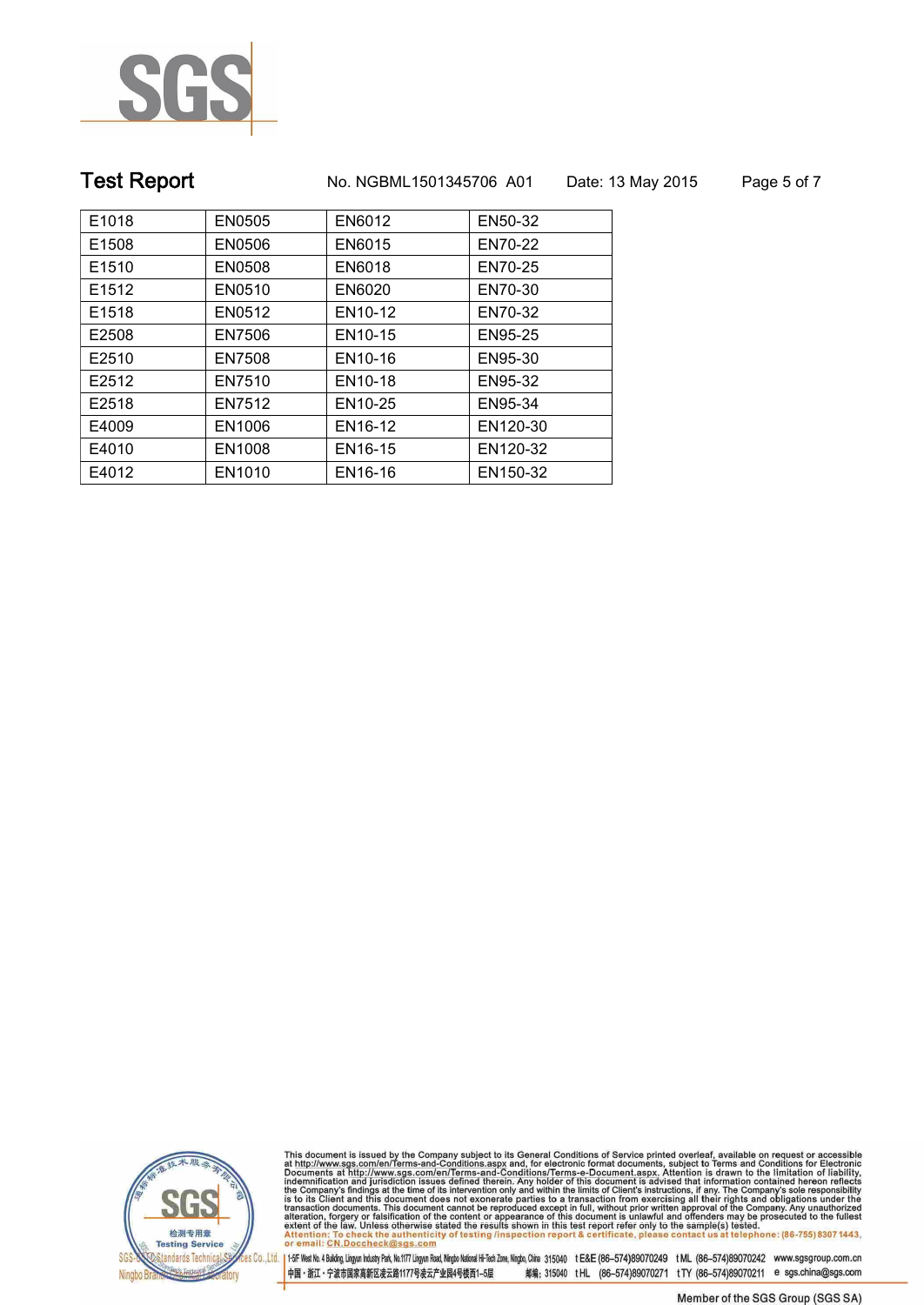

**Test Report. No. NGBML1501345706 A01 Date: 13 May 2015. Page 6 of 7.**

## **ATTACHMENTS**

## **RoHS Testing Flow Chart**

- 1) Name of the person who made testing: Martin Ding /Pearson Zhou
- 2) Name of the person in charge of testing: Iris Xiao
- 3) These samples were dissolved totally by pre -conditioning method according to below flow chart.  $(Cr^{6+}$  and PBB s/PBDEs test method excluded )





This document is issued by the Company subject to its General Conditions of Service printed overleaf, available on request or accessible at http://www.sgs.com/en/Terms-and-Conditions.aspx and, for electronic format docume

es Co.,Ltd. | 1+5F West No.4 Bulding Lingun Industy Park, No.1177 Lingun Road, Ningto National Hi-Tech Zone, Ningto, China 315040 tE&E (86-574)89070249 tML (86-574)89070242 www.sgsgroup.com.cn 中国・浙江・宁波市国家高新区凌云路1177号凌云产业园4号楼西1-5层 邮编: 315040 tHL (86-574)89070271 tTY (86-574)89070211 e sgs.china@sgs.com